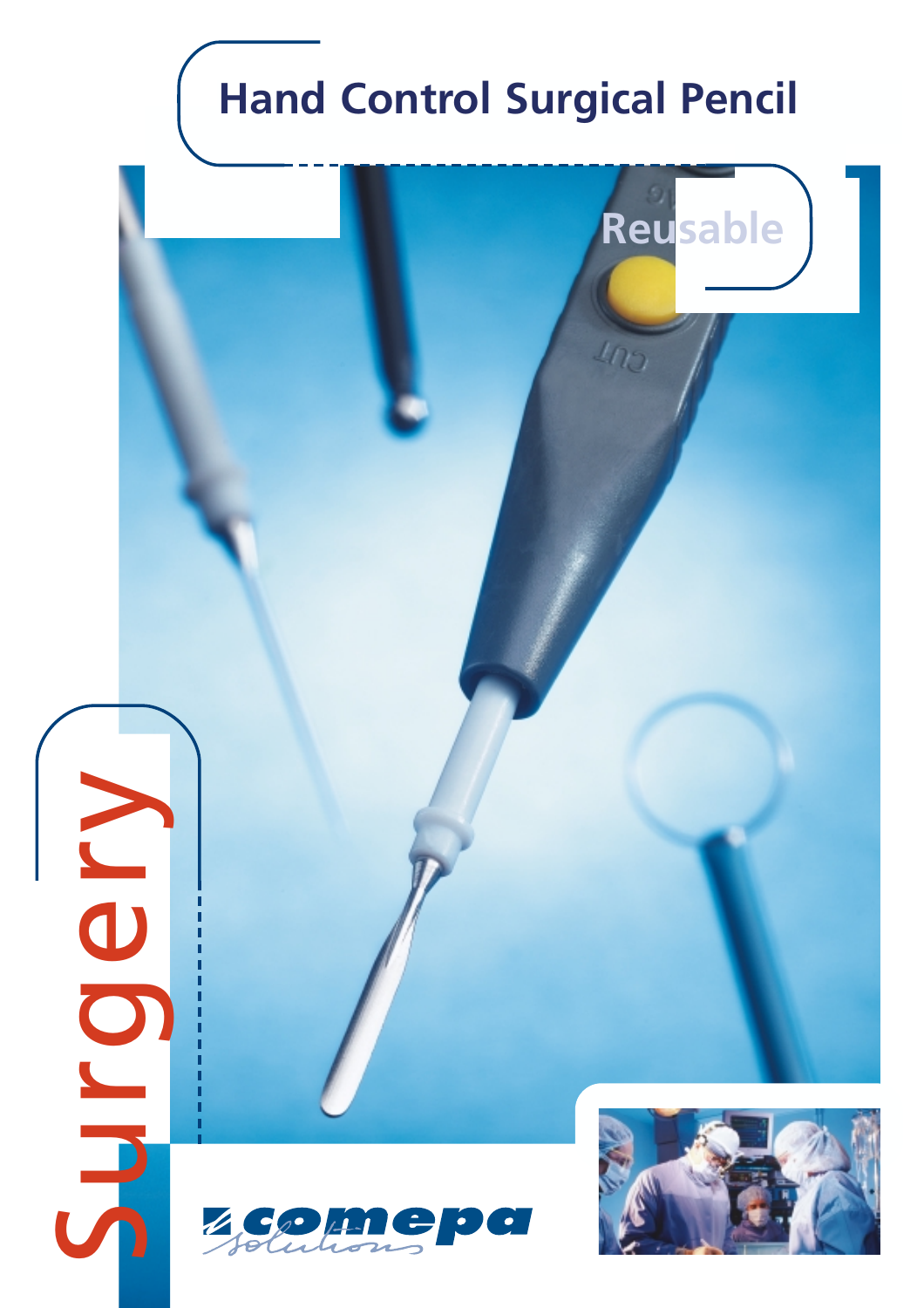# **Hand Control Surgical Pencil**

**Autoclavable**



#### ■ **Reliability of a product developed** 3 pin connector Ø 4 mm **in collaboration with users**

The design of the COMEPA reusable surgical pencils with its extra flexible silicon cable procures an excellent gripping and a **high accuracy** of movement. The two different CUT and COAG switches allow **a safe use**. This product meets the highest requirements of the surgeons.

#### **A total security during all surgical operations**

The choice of high level quality components and the conception of the product provide a **long operating life**. This gives you a very good quality/price ratio. Pencils are adapted to any disinfectant used in operating theatre and can be sterilised up to 200 times by autoclave at 134°C.

#### **A full range to answer to every needs**

With two types of connection, surgical pencils can be adapted to all types of generator. The cable length is 4 meters. Products are available in 3 and 5 meters under request.



**ERBE ACC/ICC**

#### **Compatible products conforming to standards**

The COMEPA surgical pencils are **compatible** with all the generators on the market. For ERBE T/ACC/ICC and LAMIDEY units, an

adapter can be used to connect a 3 banana plug pencil.



| $\Omega$ 5 mm        | $\varnothing$ 4 mm   |                       |
|----------------------|----------------------|-----------------------|
| <b>MI ADAPT.BE.5</b> | <b>MI ADAPT BE.4</b> | <b>MI ADAPT.BE.LA</b> |
| <b>ERBE ACC/ICC</b>  | <b>FRRF T</b>        | – Ι ΔΜΙΝΕΥ            |

#### **Technical data :**

**Packaging :** one piece **Electrode connector :** Tinned brass machined contact from Ø 2.35 to 2.40 mm **Cable length :** 4 m standard 3 m and 5m under request **Generator connector :** Nickel plated flexible connector Ø 4 or Ø 5 mm **Cleaning - Disinfecting :** Polysulfone material - Softening point: 174°C max. Compatible with disinfectants used in operating rooms Cleaning in washing machine at 90°C **Sterilisation :** Autoclave at 134°C up to 200 times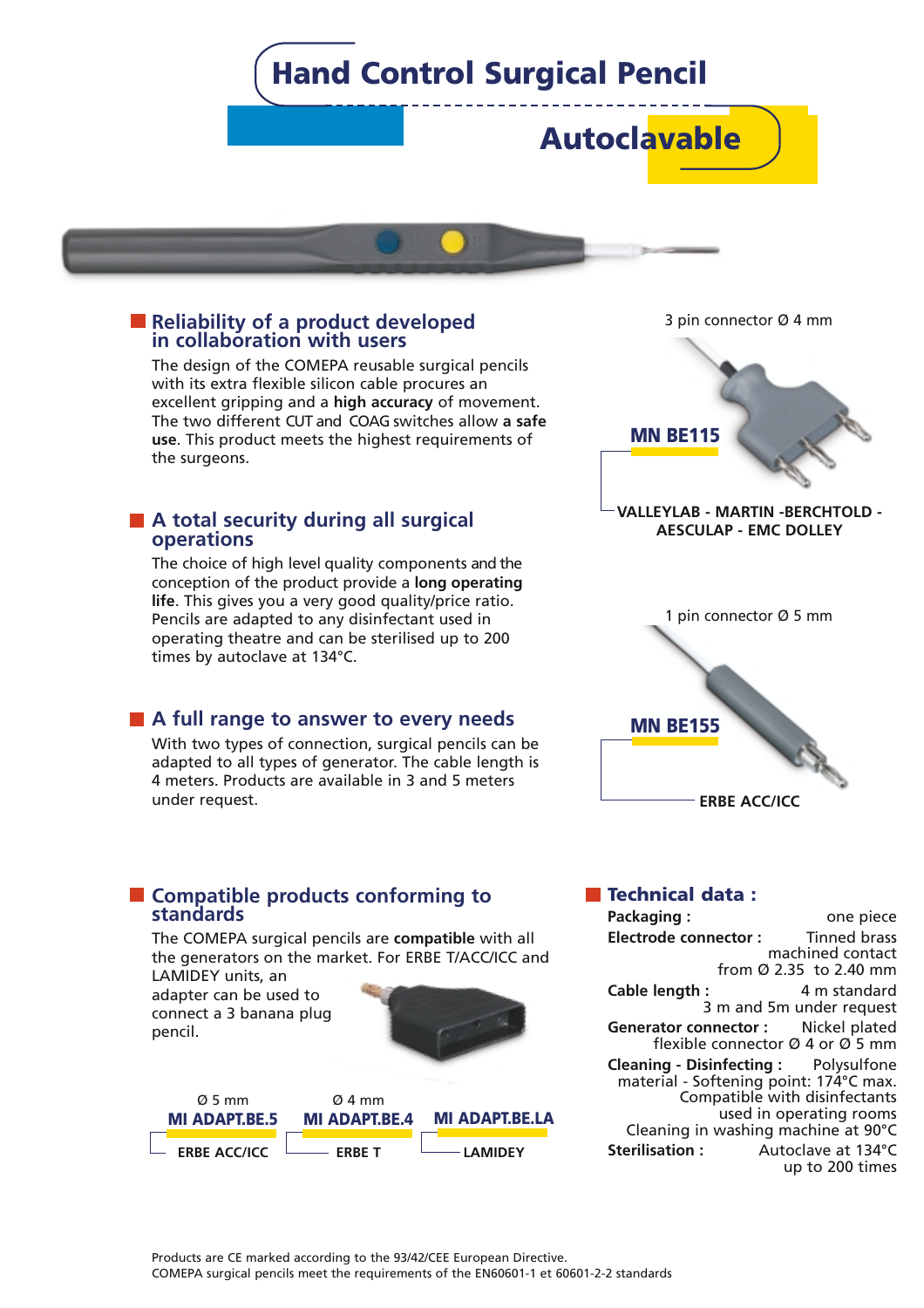

## **A full range for all applications**

The COMEPA active electrodes provide a large choice of possibilities to surgeons. Numerous sizes and shapes give the right answer to all types of needs. The COMEPA electrodes can be adapted on pencils with the insurance of a high reliability during the use.

Isolated electrode Ø 2.4 mm-Medical stainless steel- Sterilisation by autoclave at 134 °C during 18 minutes. Packing by 10 pieces.

#### **Blade Electrodes : Incision and Coagulation**

| <b>Part number</b> | Length |
|--------------------|--------|
| <b>MN CO150</b>    | 150 mm |
| <b>MN CO120</b>    | 120 mm |
| MN CO84            | 84 mm  |
| MN CO65IP          | 65 mm  |
| <b>MN CO46</b>     | 46 mm  |

## **Needle Electrodes : Incision**

| <b>Part number</b> | <b>Length - Diameter</b>          |
|--------------------|-----------------------------------|
| <b>MN AI150I08</b> | 150 mm - Ø 0.8 mm                 |
| <b>MN AI150I10</b> | 150 mm - Ø 1.0 mm                 |
| <b>MN AI84I08</b>  | 84 mm - Ø 0.8 mm                  |
| <b>MN AI84I10</b>  | $84 \text{ mm} - 0.10 \text{ mm}$ |
| <b>MN AI65I08</b>  | 65 mm - Ø 0.8 mm                  |
| <b>MN AI65I10</b>  | 65 mm - Ø 1.0 mm                  |
| <b>MN AI50I08</b>  | 50 mm - Ø 0.8 mm                  |
| <b>MN AI50110</b>  | 50 mm $-$ Ø 1.0 mm                |

# **Ball Electrodes : Coagulation**

| <b>Part number</b> | <b>Length - Diameter</b>          |
|--------------------|-----------------------------------|
| <b>MN BO12013</b>  | 120 mm - $\varnothing$ 0.3 mm     |
| <b>MN BO12015</b>  | 120 mm - $\varnothing$ 0.5 mm     |
| <b>MN BO84I3</b>   | 84 mm - Ø 0.3 mm                  |
| <b>MN BO8415</b>   | $84 \text{ mm} - 0.05 \text{ mm}$ |
| <b>MN BO6513</b>   | 65 mm - Ø 0.3 mm                  |
| <b>MN BO6515</b>   | 65 mm - $\varnothing$ 0.5 mm      |
| <b>MN BO5013</b>   | 50 mm - $\varnothing$ 0.3 mm      |
| <b>MN BO5015</b>   | 50 mm - Ø 0.5 mm                  |

## **Handle Ø 10 mm Electrodes : Incision**

| <b>Part number</b> | Length |
|--------------------|--------|
| <b>MN AN84I10</b>  | 84 mm  |
| <b>MN AN65110</b>  | 65 mm  |
| <b>MN AN50110</b>  | 50 mm  |

# **Electrode for Arthroscopy**

| <b>Part number</b> | Length |
|--------------------|--------|
| <b>MN AR150I2</b>  | 158 mm |